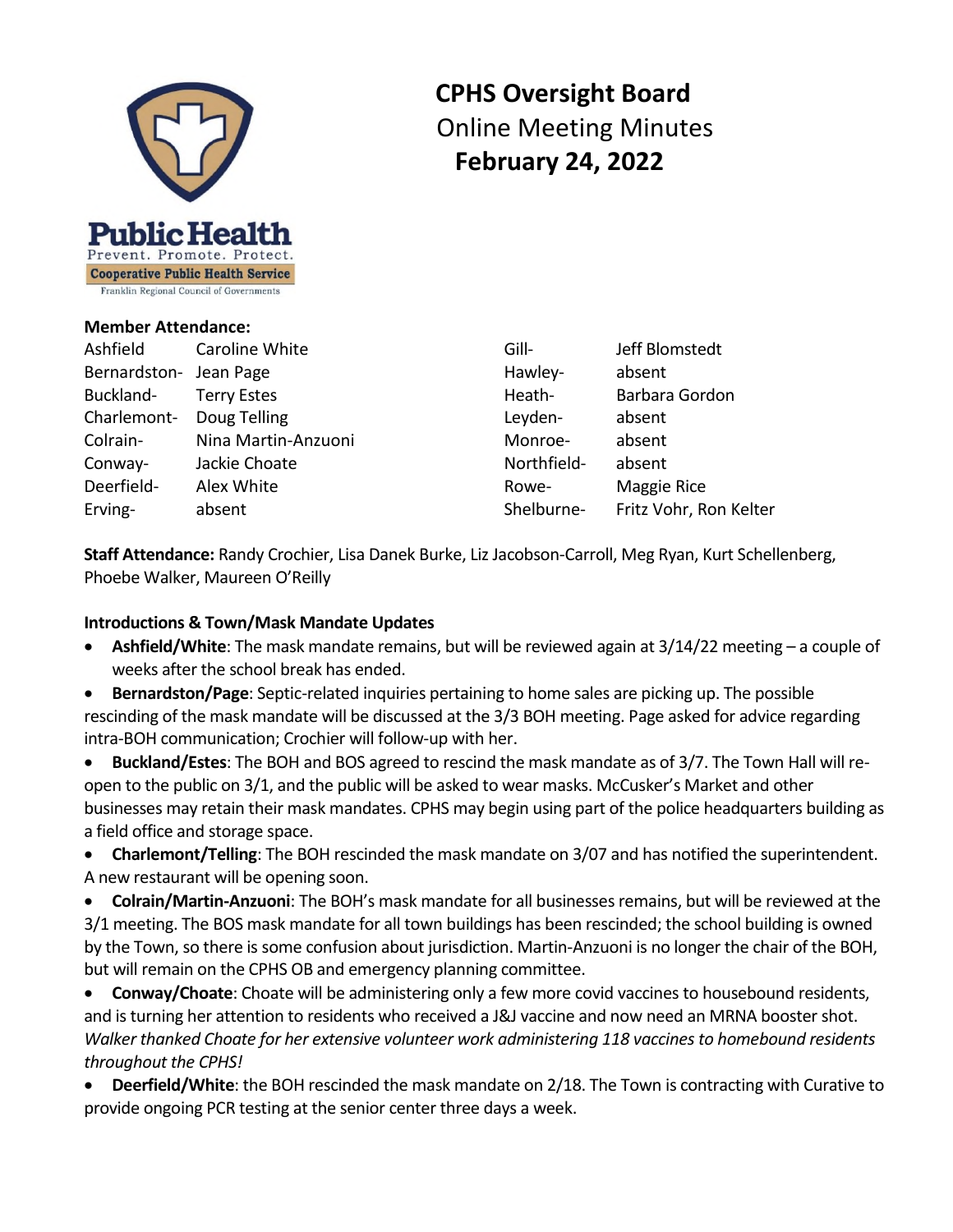**Gill/Blomstedt**: The mask mandate remains. The town will soon be home to the first cannabis business in the CPHS district; Crochier recommended that the BOH consult with FRCOG's Partnership For Youth on related concerns.

 **Heath/Gordon**: The existing mask mandate will be discussed at the 2/23 BOH meeting. Gordon would like to delay rescinding it until a few weeks after school vacation. The library continues to provide window service. The COVID Coalition conference was cancelled. Ryan trained Town Nurse Rabbitt and BOH member Gruen to proctor COVID-testing for municipal staff, which they are planning to do soon. Gordon is concerned that although the number of reported cases is dropping, it may reflect the tip of the (home tested/not reported) iceberg.

**Shelburne/Vohr**: The BOH is rescinding the mask mandate as of 3/7.

Based on information found by Ryan, Crochier furthered conversation regarding whether and when to rescind mask mandates; data points to consider include case counts (in each town, county and state), MWRA wastewater trends, deaths, hospitalizations, increases in the occurrence of local clusters, school cases and absences, and vaccination rates. Blomsted suggested that the CDC may be significantly underestimating case counts, due to the popularity of home tests. He noted that the Franklin County test positivity rate remains high at 169/100,000, and rhetorically asked "Haven't we learned from the last two surges?" The state epidemiologist Catherine Brown says that reaching a low transmission rate under the current definition is unattainable, Walker said (note that the CDC changed their definitions the next day after this meeting). Gordon remains concerned about unvaccinated young children and the vulnerable immune-compromised. Martin-Anzuoni said that many people are simply fatigued and do not want to hear public health messaging on the matter. Blomstedt floated the idea of using electronic signs that broadcast the risk level daily – akin to risk messaging about fires in the west – in the future, if needed. Walker requested suggestions, from Ashfield and other towns, for text indicating that while a mask mandate may have been rescinded, mask wearing is still recommended. Gordon would like to see BOHs encouraging communities to continue to allow and assist, indefinitely, residents' remote participation in open meetings.

## **Approve Meeting Minutes**

With a motion by Gordon seconded by Kelter, the minutes of the January 20, 2022 meeting were approved unanimously.

## **Public Health Nursing Report**

Ryan noted that CPHS, like the rest of the state, is promoting personal responsibility and best practices for risk reduction: vaccines, masking, and newly limited contact tracing. Their COVID work is increasingly focused on prevention and mitigation, as the virus is here to stay. She spoke of offering convenient COVID testing to town employees and home tests to food pantry customers, of COVID therapeutics, and of the availability of funds for the funerals of COVID victims. The CPHS nurses/epidemiologist team is returning to non-COVID public health topics such as chronic disease, the opioid epidemic, and age-friendly communities through walk-in wellness clinics, town newsletter articles, educational support and messaging. She reviewed channels for reaching vulnerable populations, requested additional suggestions, and reminded members to encourage residents to complete the age-friendly communities survey. Walker will post a pdf and a link to the survey on the meeting page on the frcog calendar.

**PHE Workplan** – tabled until the next meeting

## **Health Agents Report**

Danek Burke reviewed the elevated numbers, by town, of Title 5/well and community sanitation applications in 2021.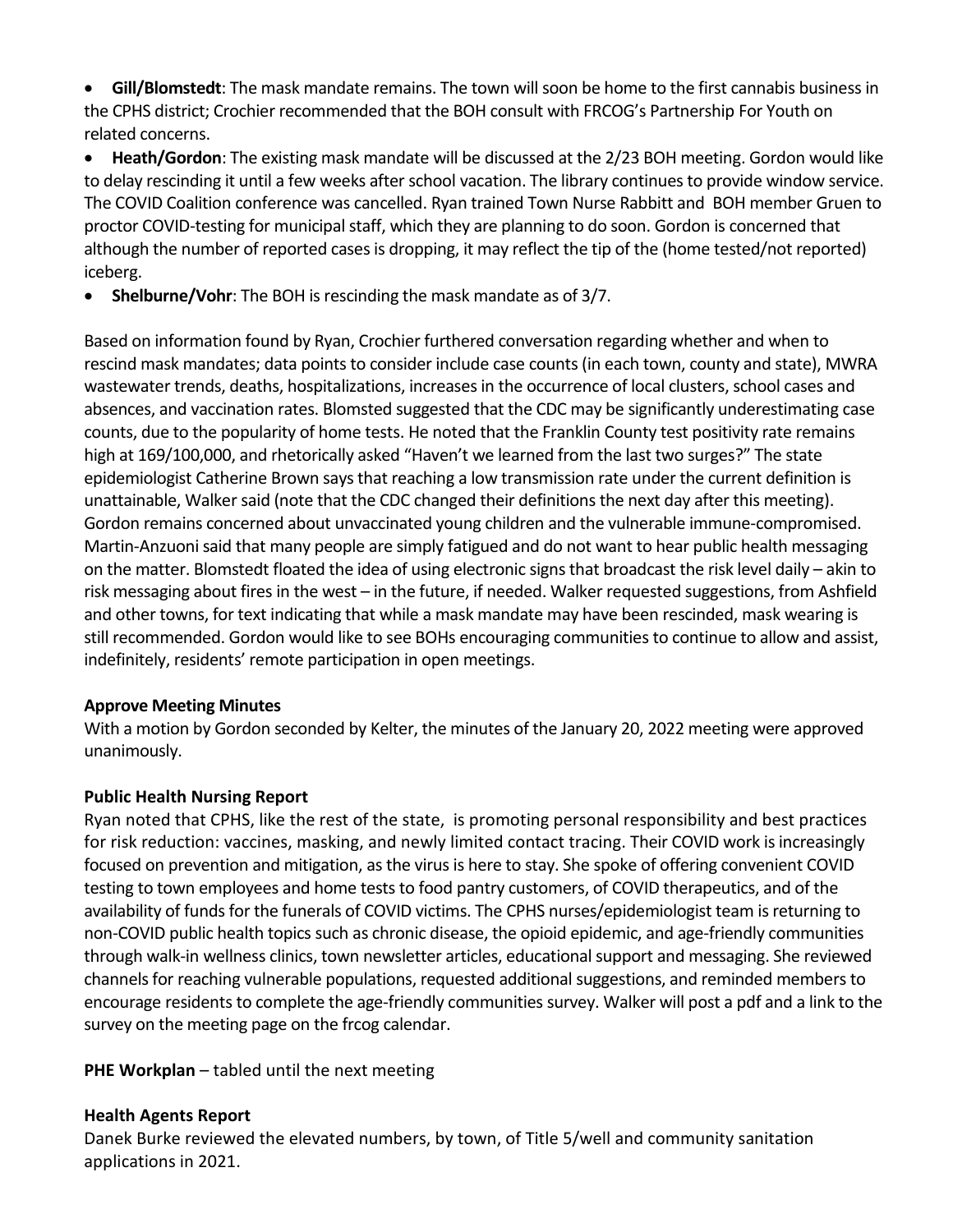Shellenberg continues to work toward identifying and permitting existing short-term rentals (STRs), he said, ensuring that requirements regarding drinking water, septic systems, food service, air quality/mold exposure, smoke and CO detectors, and pools/spa are met. Additional housing/zoning concerns pertain to the set-up of the STR (within, attached to, or detached from a primary dwelling), and its' egresses and locks. The existence of or need for building permits is considered, too. To qualify for a permit, an owner must apply to their town for a business license, pay a \$75 fee, and ensure that their property passes a zoning review as well as water quality and sanitation checks. In one year, the number of STR applications to CPHS increased from 7 to 32, Shellenberg reported. He reviewed FY20 quarterly tax revenues, by town, collected by the state and the municipalities. Members from towns not collecting the "local option" tax may want to ask town officials about that, Crochier suggested. Danek Burke summarized agents' proposals for revising CPHS private well and Title 5 inspection policies, which are especially important in the absence of state regulations. She will present a draft of these at the next meeting; upon adoption by the CPHS, they will be filed with the MA DEP.

Danek Burke spoke of the need to revise the CPHS fee schedule, despite a 2020 update. Considerations include equity between fees for septic haulers and installers; a fee amounts for commercial vs. residential permits; and the potential introduction of late fees for overdue and incomplete permit applications. The possible need for the permitting of body art businesses has come to agents' attention, too, she said. Field work pertaining to the annual permitting of septic systems, wells, food services, lodging, tobacco sales and public pools/spas is picking up. Agents continue to address unsafe housing issues, and to identify properties for consideration under the Attorney General Office's Abandoned Housing Initative.

Finally, agents are progressing through the Foundations for Local Public Health Practice course offered by the MA Health Officers Association and Boston University, as time allows, and recommend it to BOH members. Walker explained that the course will be required following the passage of legislation enabling the state to establish and require workforce credentials and performance standards for health department staff and board of health members. Crochier noted that members may want to begin the free, on-line, selfpaced course now, before the requirement is in place.

(<https://sites.bu.edu/masslocalinstitute/2021/06/29/foundations-for-local-public-health-practice-3/>)

## **Budget Reports**

Walker announced that the FRCOG Council passed the FY23 budget! Then she referenced fiscal reports for the Public Health Excellence Grant, the Age-Friendly Planning Grant, the CPHS town assessment history, the CPHS municipal funds budget, and the Contact Tracing and Epidemiology grant. She asked members to review these before the next meeting, noting that they reflect an effort to economize slightly, saving some funds to buffer the loss of income from the Town of Deerfield's withdrawal from the district. She is seeking input regarding the use of PHE grant funds for educational programming and outreach to vulnerable populations; Crochier invited members to contact him with dates of upcoming events presenting opportunities for CPHS involvement.

## **Upcoming BOH Training Opportunities**

In addition to the Foundations course mentioned earlier, BOH members are encouraged to consider attending four FRCOG/WMPHA training sessions – on epidemiology, neighborhood renewal, summer camp inspections, and private well legislation -- to be offered in the coming weeks. Topics for next Monday's COVID Roundtable include tobacco cessation efforts and Mohawk Area Public Health Coalition (MAPHCO) After-Action Report on the local FRCOG-coordinated COVID response.